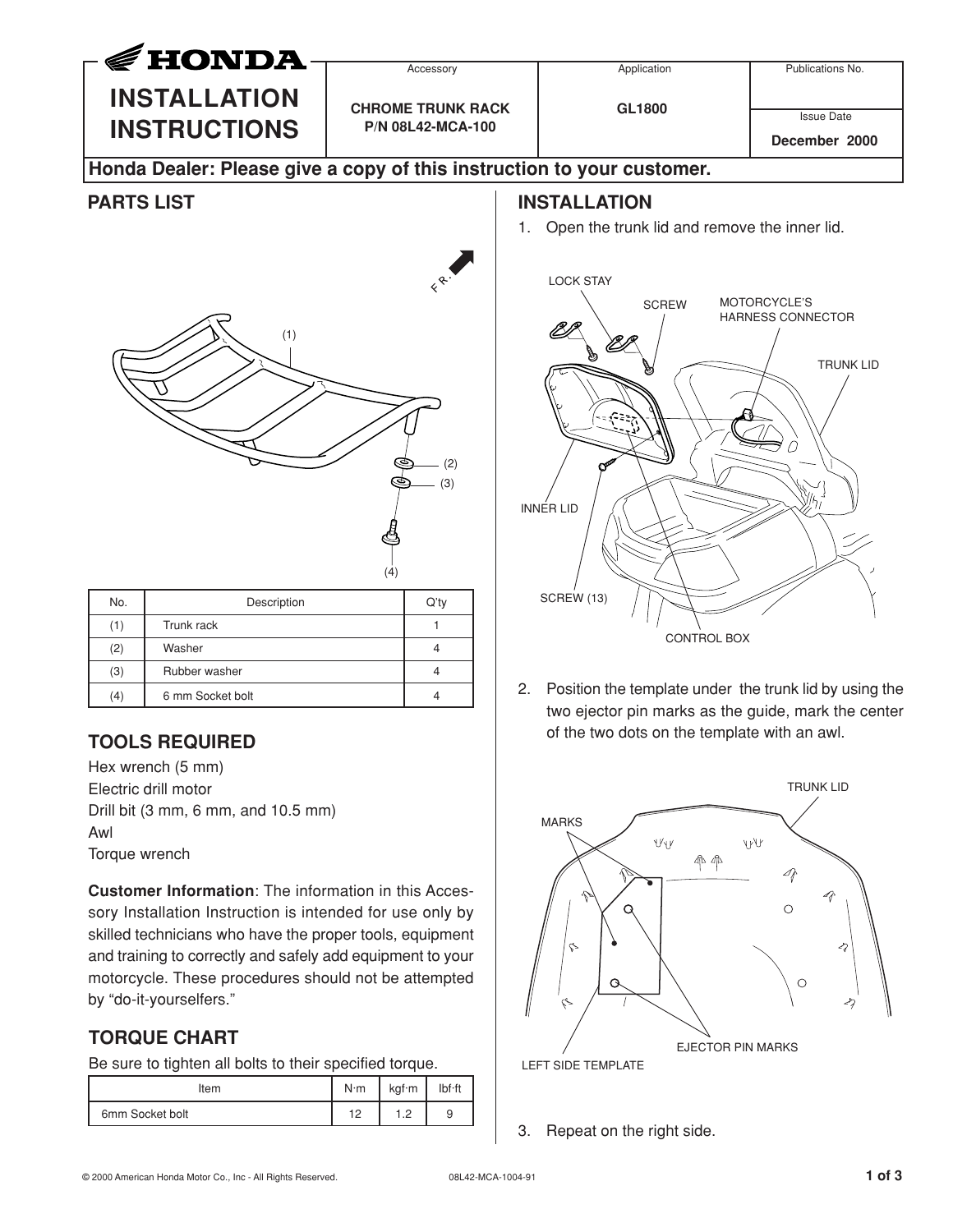3. Drill a hole through each mark using an electric drill motor starting with a 3 mm, 6 mm and finishing with a 10.5 mm drill bit.



4. Install the trunk rack as described.



5. Reinstall the inner lid and lock stays in the reverse order of removal.